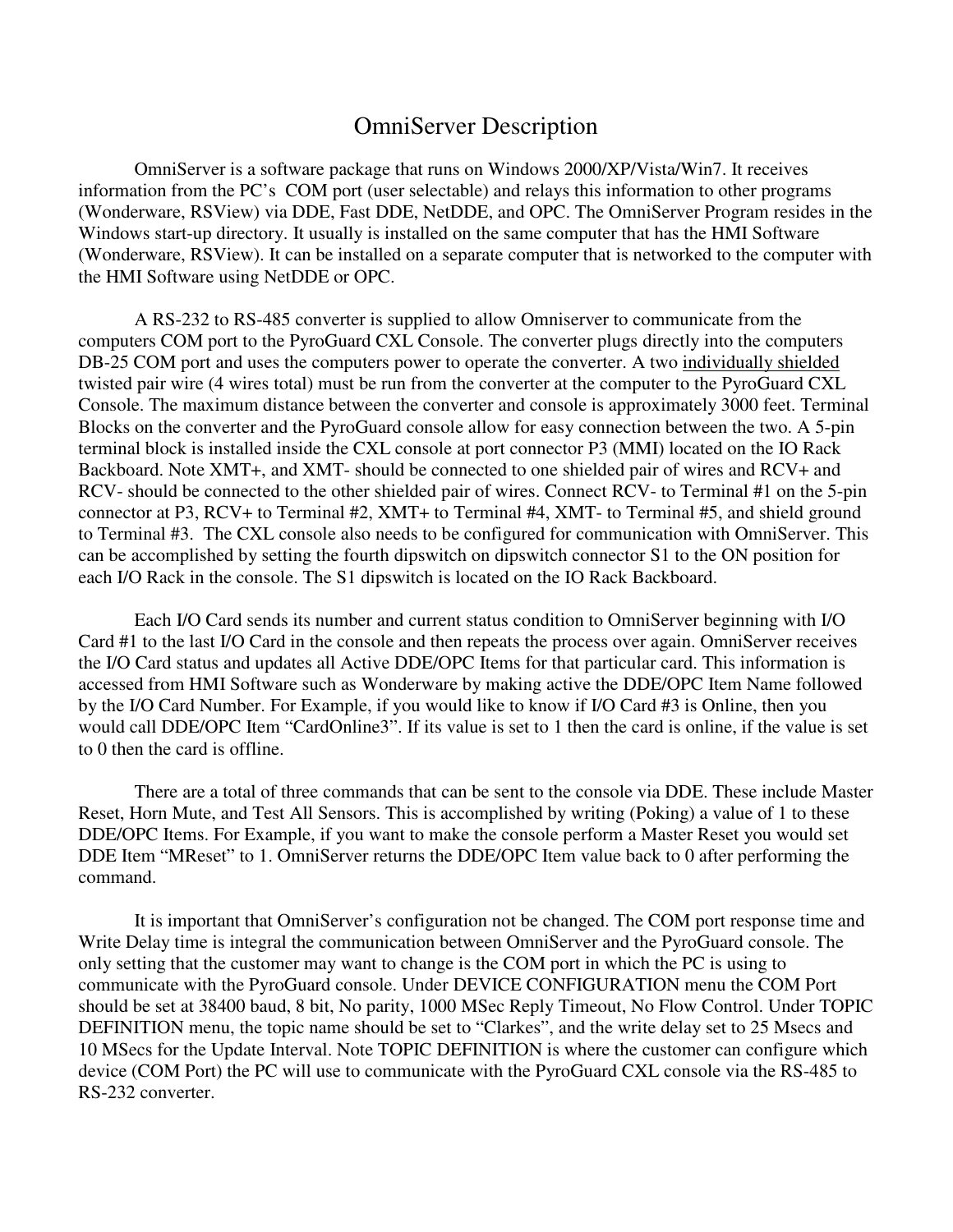Each DDE/OPC Item listed in the OmniServer PyroCXL protocol is active (1) only when the PyroGuard console is actually receiving the input. For example, the SA1Alarm Item will only be active while sensors for that input are seeing sparks and will return to inactive (0) when the sensors stop seeing sparks. However the alarm relay for that zone OZA1Relay will remain latched until a Master Reset is performed at the console. Likewise a Valve #1 trouble condition (V1Trouble) will remain active only while the valve trouble input at the PyroGuard console remains active. However the trouble LED will remain on (OZTrouble) until a Master Reset is performed at the console. This is necessary to keep in mind while programming your HMI Software to avoid an operator miss seeing an input go active and then inactive. Note that the PyroGuard console and CX Software time/date stamps events and stores every event for easy access.

 After installing OmniServer onto your Windows system, it is necessary to install the PyroGuard CXL Protocol and OmniServer configuration files located on the supplied PyroGuard OmniServer Protocol CD on your Windows system. This should be installed into the OmniServer folder created when you installed OmniServer. You can install the protocol by running the "Setup.exe" file on the CD. The only protocol necessary to communicate with the PyroGuard CXL console is the PyroCXL protocol. All other protocols including Barcode, ModbusA, ModbusR, and Scale can be deleted although it is not necessary. If the PyroCXL protocol is not listed, make sure the "PyroCXL.dpd" file is installed in either the "Documents and Settings/All User/Software Toolbox/OmniServer" for Windows 2000/XP or "Users/All Users/Software Toolbox/OmniServer" folder for Vista or Windows 7.

## **TROUBLE SHOOTING**

When the PyroGuard console receives excess noise on the Receive communication line it will turn off its receive communication chips. This will be recognized by a user being unable to send any commands (Master Reset, Horn Reset, and Test all Sensors) to the CXL console from the HMI Software and the DDE/OPC Item "DDETxTrouble1" being set to 1. This can be corrected by performing a Master Reset at the console, or from the PyroGuard CX Software (Alt-M). This will reset the receive communication chips and allow the HMI Software to send commands to the CXL Console.

 If your HMI Software is not receiving information it could be the result of the HMI software not initiating a DDE/OPC conversation with OmniServer. OmniServer will not begin communicating with the HMI Software until the HMI initiates the conversation. Also, as long as the DDE/OPC Item "Status" is set to 1, the console is communicating with OmniServer properly. If any other programs are using the COM port that is assigned to OmniServer, it can cause conflicts with OmniServer and not allow Omniserver to receive this information. Windows HyperTerminal can also be use to see if data is being received through the COM port. Note, HyperTerminal COM port settings must match that of OmniServers as explained earlier. Follow the directions in the "OmniServer Troubleshooting2.7.pdf" document for step by step directions to troubleshoot communication issues.